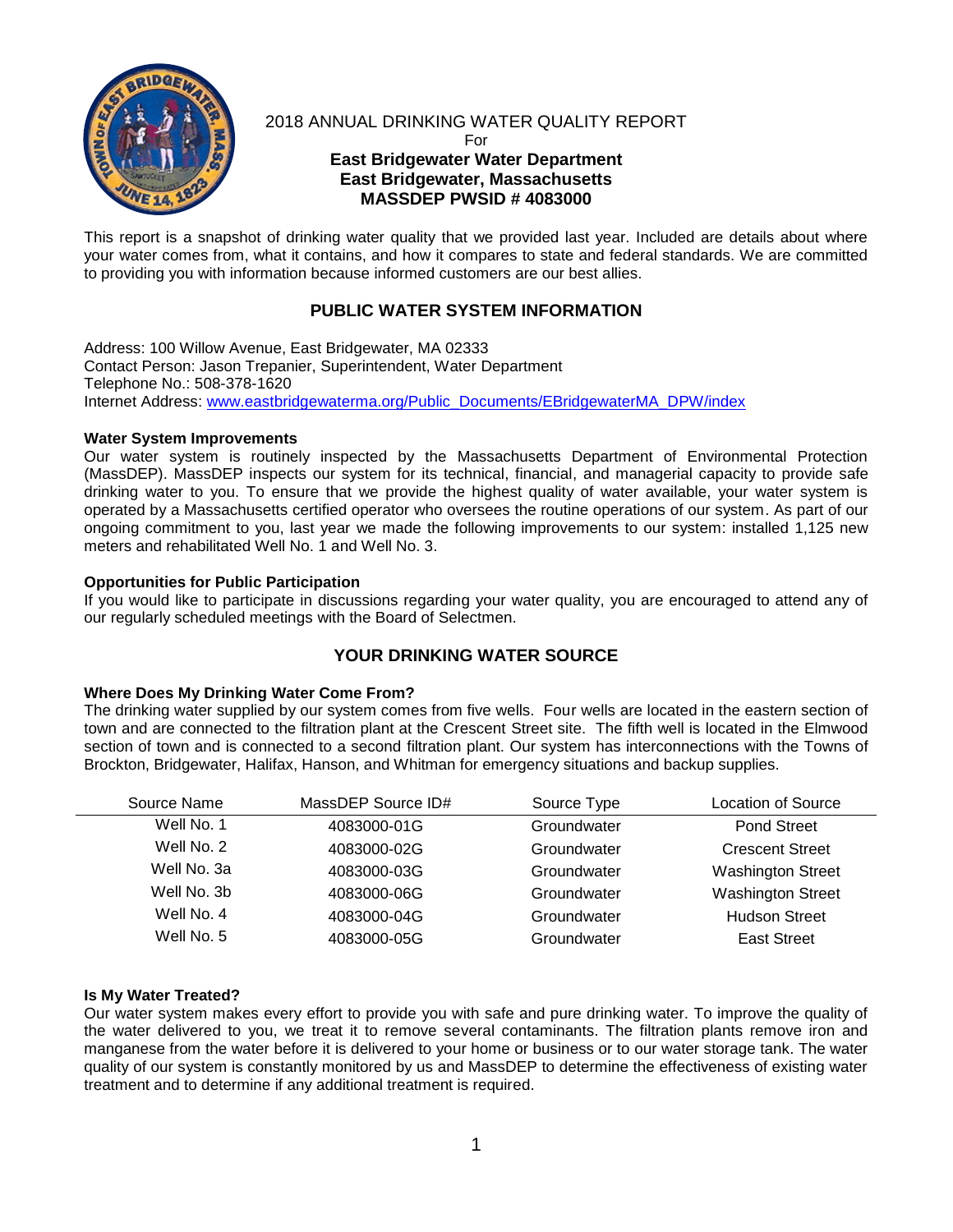### **How Are These Sources Protected?**

MassDEP has prepared a Source Water Assessment Program (SWAP) Report for the water supply sources serving this water system. The SWAP Report assesses the susceptibility of public water supplies. The East Bridgewater Water Department was assigned a susceptibility ranking of high based on the MassDEP assessment of potential pollution sources in our watershed. The complete East Bridgewater SWAP Report is available at the Water Department office and online at [http://www.mass.gov/eea/agencies/massdep/.](http://www.mass.gov/eea/agencies/massdep/) In light of our system's ranking, we participate in several programs to protect our water supply. For more information, call Jason Trepanier at 508-378-1620.

### **SUBSTANCES FOUND IN TAP WATER**

Sources of drinking water (both tap water and bottled water) include rivers, lakes, streams, ponds, reservoirs, springs, and wells. As water travels over the surface of the land or through the ground, it dissolves naturallyoccurring minerals, and in some cases, radioactive material, and can pick up substances resulting from the presence of animals or from human activity.

Contaminants that may be present in source water include:

**Microbial contaminants** – such as viruses and bacteria, which may come from sewage treatment plants, septic systems, agricultural livestock operations, and wildlife.

**Inorganic contaminants** – such as salts and metals, which can be naturally-occurring or result from urban stormwater runoff, industrial, or domestic wastewater discharges, oil and gas production, mining, and farming.

**Pesticides and herbicides** – which may come from a variety of sources such as agriculture, urban stormwater runoff, and residential uses.

**Organic chemical contaminants** – including synthetic and volatile organic chemicals, which are by-products of industrial processes and petroleum production, and can also come from gas stations, urban stormwater runoff, and septic systems.

**Radioactive contaminants** – which can be naturally occurring or be the result of oil and gas production and mining activities.

To ensure that tap water is safe to drink, the Department of Environmental Protection (MassDEP) and U.S. Environmental Protection Agency (EPA) prescribe regulations that limit the amount of certain contaminants in water provided by public water systems. The Food and Drug Administration (FDA) and Massachusetts Department of Public Health (DPH) regulations establish limits for contaminants in bottled water that must provide the same protection for public health.

Drinking water, including bottled water, may reasonably be expected to contain at least small amounts of some contaminants. The presence of contaminants does not necessarily indicate that water poses a health risk. More information about contaminants and potential health effects can be obtained by calling the EPA's Safe Drinking Water Hotline (800-426-4791).

Some people may be more vulnerable to contaminants in drinking water than the general population. Immunocompromised persons such as persons with cancer undergoing chemotherapy, persons who have undergone organ transplants, people with HIV/AIDS or other immune system disorders, some elderly, and some infants can be particularly at risk from infections. These people should seek advice about drinking water from their health care providers. EPA/CDC guidelines on appropriate means to lessen the risk of infection by Cryptosporidium and other microbial contaminants are available from the Safe Drinking Water Hotline (800-426-4791).

If present, elevated levels of lead can cause serious health problems, especially for pregnant women and young children. Lead in drinking water is primarily from materials and components associated with service lines and home plumbing. The East Bridgewater Water Department is responsible for providing high quality drinking water,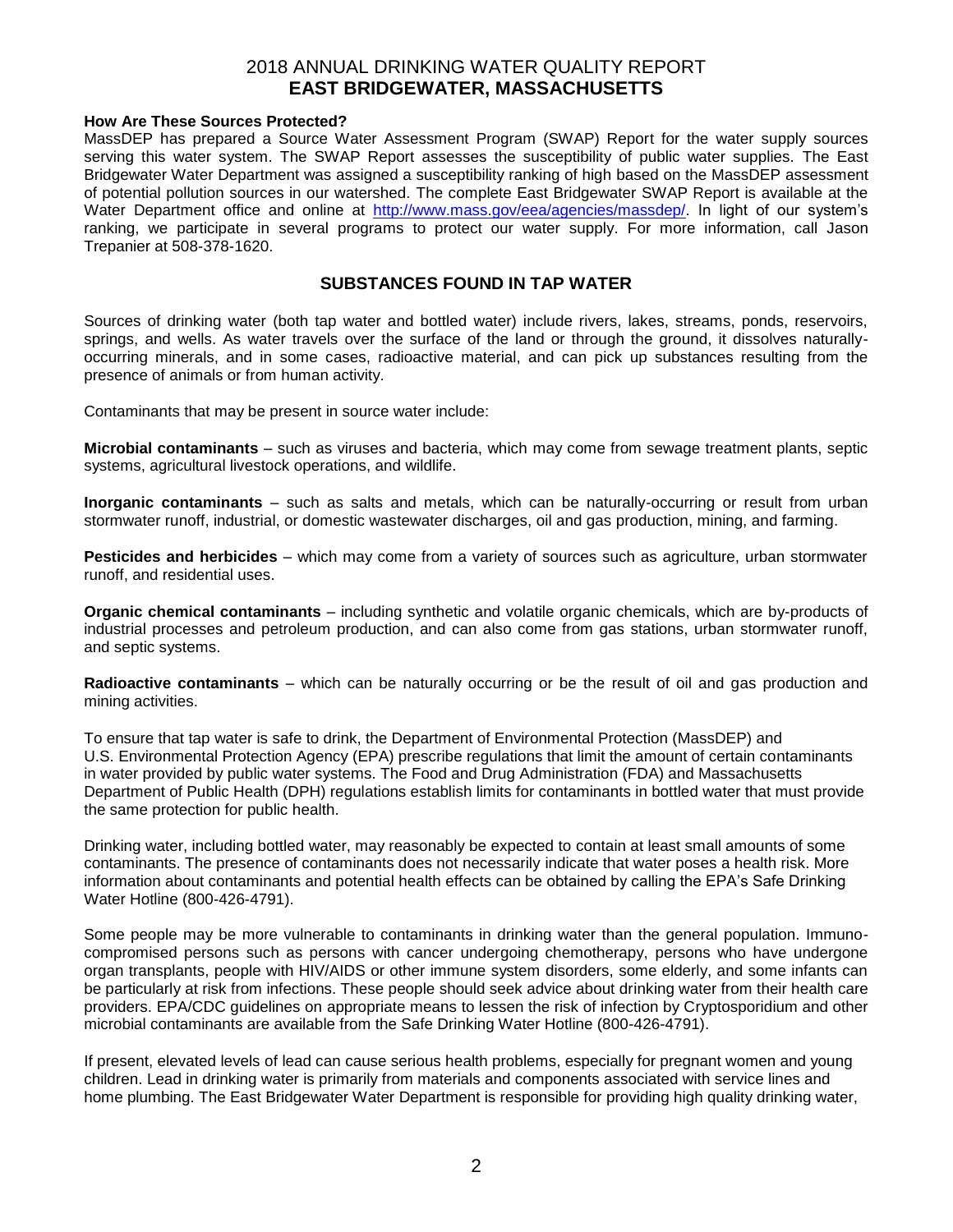but cannot control the variety of materials used in plumbing components. When your water has been sitting for several hours, you can minimize the potential for lead exposure by flushing your tap for 30 seconds to 2 minutes before using water for drinking or cooking. If you are concerned about lead in your water, you may wish to have your water tested. Information on lead in drinking water, testing methods, and steps you can take to minimize exposure is available from the Safe Drinking Water Hotline or at [http://www.epa.gov/safewater/lead.](http://www.epa.gov/safewater/lead)

# **IMPORTANT DEFINITIONS**

**Maximum Contaminant Level (MCL)** – The highest level of a contaminant that is allowed in drinking water. MCLs are set as close to the MCLGs as feasible using the best available treatment technology.

**Maximum Contaminant Level Goal (MCLG)** –The level of a contaminant in drinking water below which there is no known or expected risk to health. MCLGs allow for a margin of safety.

**Maximum Residual Disinfectant Level (MRDL) --** The highest level of a disinfectant (chlorine, chloramines, chlorine dioxide) allowed in drinking water. There is convincing evidence that addition of a disinfectant is necessary for control of microbial contaminants.

**Maximum Residual Disinfectant Level Goal (MRDLG)** -- The level of a drinking water disinfectant (chlorine, chloramines, chlorine dioxide) below which there is no known of expected risk to health. NOTE: MRDLG's do not reflect the benefits of the use of disinfectants to control microbial contaminants.

Action Level (AL) – The concentration of a contaminant which, if exceeded, triggers treatment or other requirements that a water system must follow.

**90th Percentile** – Out of every 10 homes sampled, 9 were at or below this level.

ppm = parts per million, or milligrams per liter (mg/l)

ppb = parts per billion, or micrograms per liter (ug/l)

- pCi/l = picocuries per liter (a measure of radioactivity)
- NTU = Nephelometric Turbidity Units
- ND = Not Detected
- N/A = Not Applicable

TON = Threshold Odor Number

**Secondary Maximum Contaminant Level (SMCL)** – These standards are developed to protect the aesthetic qualities of drinking water and are not health based.

**Massachusetts Office of Research and Standards Guideline (ORSG)** – This is the concentration of a chemical in drinking water, at or below which, adverse health effects are unlikely to occur after chronic (lifetime) exposure. If exceeded, it serves as an indicator of the potential need for further action.

## **WATER QUALITY TESTING RESULTS**

#### **What Does This Data Represent?**

The water quality information presented in the tables are from the most recent round of testing done in accordance with the regulations. All data shown was collected during the last calendar year unless otherwise noted in the tables.

|                 | Date(s)<br>Collected | 90 <sup>TH</sup><br>percentile | Action<br>Level | <b>MCLG</b> | # of<br>sites<br>sampled | $#$ of sites<br>above<br>Action<br>Level | Possible Source of Contamination                                                                             |
|-----------------|----------------------|--------------------------------|-----------------|-------------|--------------------------|------------------------------------------|--------------------------------------------------------------------------------------------------------------|
| Lead<br>(ppb)   | $8/23 -$<br>24/2016  |                                | 15              |             | 30                       |                                          | Corrosion of household plumbing systems;<br>Erosion of natural deposits                                      |
| Copper<br>(ppm) | $8/23 -$<br>24/2016  | 0.08                           | 1.3             | 1.3         | 30                       |                                          | Corrosion of household plumbing systems;<br>Erosion of natural deposits; Leaching from<br>wood preservatives |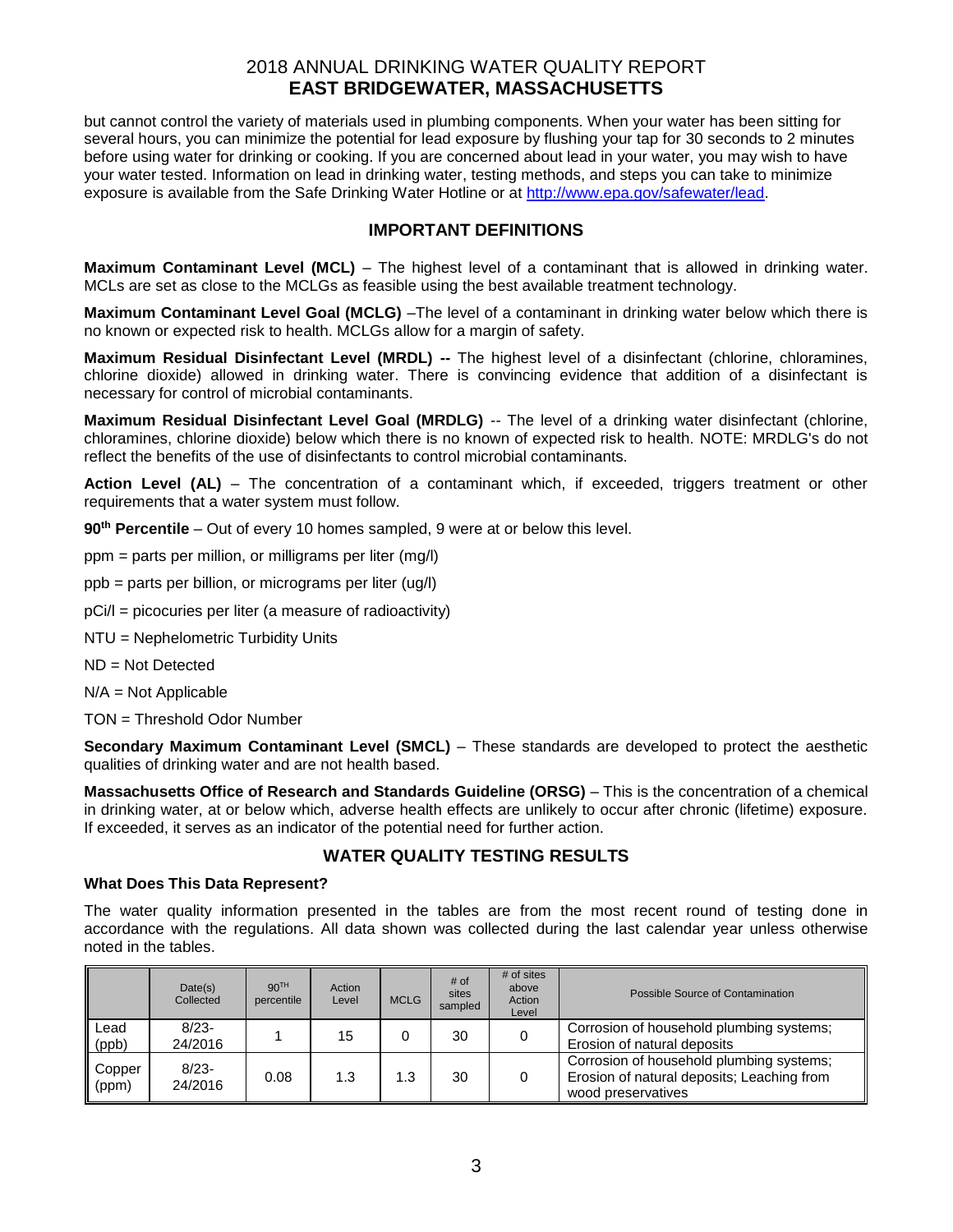|                                 | Highest #<br>Positive<br>in a month | <b>MCL</b> | <b>MCLG</b> | Violation<br>(Y/N) | Possible Source of Contamination     |
|---------------------------------|-------------------------------------|------------|-------------|--------------------|--------------------------------------|
| <b>Total Coliform</b>           |                                     |            |             | Ν                  | Naturally present in the environment |
| Fecal Coliform<br>or $E$ . coli |                                     |            |             | N                  | Human and animal fecal waste         |

\* Compliance with the Fecal Coliform/E.coli MCL is determined upon additional repeat testing.

| <b>Regulated Contaminant</b>                      | Date(s)<br>Collected          | <b>Highest Result</b><br>or Highest<br>Running<br>Average<br>Detected | Range<br><b>Detected</b> | <b>MCL</b><br>or<br><b>MRDL</b> | MCLG or<br><b>MRDLG</b> | Violation<br>(Y/N) | Possible Source(s) of<br>Contamination                                                                                                   |  |  |  |
|---------------------------------------------------|-------------------------------|-----------------------------------------------------------------------|--------------------------|---------------------------------|-------------------------|--------------------|------------------------------------------------------------------------------------------------------------------------------------------|--|--|--|
|                                                   | <b>Inorganic Contaminants</b> |                                                                       |                          |                                 |                         |                    |                                                                                                                                          |  |  |  |
| Fluoride (ppm)                                    | 2/27/2018                     | <b>ND</b>                                                             | <b>ND</b>                | 4                               | 4                       | N                  | Erosion of natural<br>deposits; water additive<br>which promotes strong<br>teeth; discharge from<br>fertilizer and aluminum<br>factories |  |  |  |
| Nitrate (ppm)                                     | 2/27/2018                     | 2.64                                                                  | $1.69 -$<br>2.64         | 10                              | 10                      | N                  | Runoff from fertilizer use;<br>leaching from septic tanks;<br>sewage; erosion of natural<br>deposits                                     |  |  |  |
| <b>Nitrite</b>                                    | 1/18/2017                     | <b>ND</b>                                                             | <b>ND</b>                | 1                               | 1                       | N                  | Runoff from fertilizer use;<br>leaching from septic tanks,<br>sewage; erosion of natural<br>deposits                                     |  |  |  |
| Perchlorate                                       | 8/8/2018                      | 0.21                                                                  | $0.19 -$<br>0.21         | 2                               | N/A                     | N                  | Rocket propellants, fireworks,<br>munitions, flares, blasting<br>agents                                                                  |  |  |  |
| <b>Volatile Organic Compounds</b>                 |                               |                                                                       |                          |                                 |                         |                    |                                                                                                                                          |  |  |  |
| Tetrachloroethylene<br>(PCE) (ppb)                | 3/12/2018                     | <b>ND</b>                                                             | <b>ND</b>                | 5                               | $\Omega$                | N                  | Discharge from factories and<br>dry cleaners; residual of vinyl-<br>lined water mains                                                    |  |  |  |
| <b>Radioactive Contaminants</b>                   |                               |                                                                       |                          |                                 |                         |                    |                                                                                                                                          |  |  |  |
| Gross Alpha (pCi/l)<br>(minus uranium)            | 4/25/2012                     | 0.29                                                                  | $-0.1 -$<br>0.29         | 15                              | $\Omega$                | N                  | Erosion of natural deposits                                                                                                              |  |  |  |
| Radium 226 & 228<br>(pCi/L) (combined<br>values)  | 4/25/2012                     | 0.72                                                                  | $0.33 -$<br>0.72         | 5                               | $\mathbf 0$             | N                  | Erosion of natural deposits                                                                                                              |  |  |  |
| <b>Disinfectants and Disinfection By-Products</b> |                               |                                                                       |                          |                                 |                         |                    |                                                                                                                                          |  |  |  |
| <b>Total Trihalomethanes</b><br>(TTHMs) (ppb)     | Quarterly<br>in 2018          | 21.0                                                                  | $5.9 -$<br>25.0          | 80                              |                         | N                  | Byproduct of drinking water<br>chlorination                                                                                              |  |  |  |
| <b>Haloacetic Acids</b><br>(HAA5) (ppb)           | Quarterly<br>in 2018          | 7.1                                                                   | $ND -$<br>10.8           | 60                              | -----                   | N                  | Byproduct of drinking water<br>disinfection                                                                                              |  |  |  |
| Chlorine (ppm)<br>(free)                          | 1/3/2012                      | 0.97                                                                  | $0.0 -$<br>0.97          | 4                               | 4                       | N                  | Water additive used to control<br>microbes                                                                                               |  |  |  |

**Unregulated contaminants** are those for which there are no established drinking water standards. The purpose of unregulated contaminant monitoring is to assist regulatory agencies in determining their occurrence in drinking water and whether future regulation is warranted.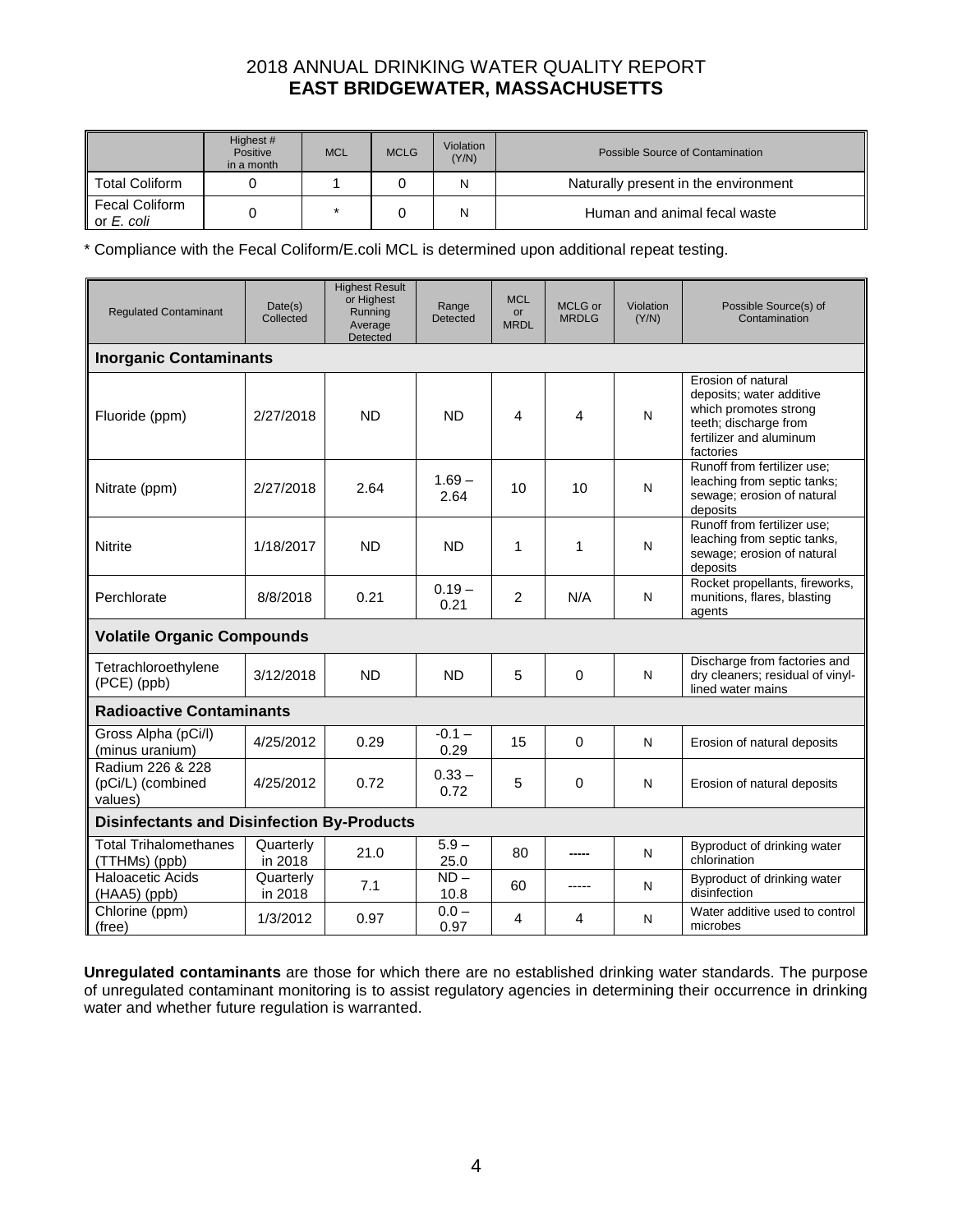| Unregulated and<br><b>Secondary Contaminants</b> | Date(s)<br>Collected   | Result or<br>Range<br>Detected | Average<br><b>Detected</b> | <b>SMCL</b>    | <b>ORSG</b>                  | Possible Source                                                                                                                                                                                                           |  |
|--------------------------------------------------|------------------------|--------------------------------|----------------------------|----------------|------------------------------|---------------------------------------------------------------------------------------------------------------------------------------------------------------------------------------------------------------------------|--|
| <b>Inorganic Contaminants</b>                    |                        |                                |                            |                |                              |                                                                                                                                                                                                                           |  |
| Sodium (ppm)                                     | 2/28/2018              | $27.3 -$<br>41.9               | 34.6                       | ---            | 20                           | Natural sources; runoff from use as<br>salt on roadways; by-product of<br>treatment process                                                                                                                               |  |
| Nickel (ppm)                                     | 3/12/2018              | $ND -$<br>0.009                | 0.0045                     | ---            | 0.1                          | Discharge from industrial processes                                                                                                                                                                                       |  |
| Sulfate (ppm)                                    | 12/22/2015             | $17.6 -$<br>24.0               | 20.8                       | 250            | ---                          | Natural sources                                                                                                                                                                                                           |  |
|                                                  |                        |                                |                            |                |                              | Other Organic Contaminants - When detected at treatment plant as VOC residuals, not TTHM compliance                                                                                                                       |  |
| Bromodichloromethane<br>(ppb)                    | 3/1/2018<br>11/6/2018  | $0.8 -$<br>0.9                 | 0.85                       | ---            | ---                          | By-product of drinking water<br>chlorination                                                                                                                                                                              |  |
| Bromoform (ppb)                                  | 3/1/2018<br>11/6/2018  | $0.7 -$<br>0.8                 | 0.75                       | ---            | ---                          | By-product of drinking water<br>chlorination                                                                                                                                                                              |  |
| Chloroform                                       | 3/1/2018<br>11/6/2018  | $ND -$<br>0.8                  | 0.4                        | ---            | 70                           | By-product of drinking water<br>chlorination                                                                                                                                                                              |  |
| Dibromochloromethane<br>(ppb)                    | 3/1/2018<br>11/6/2018  | $1.4 -$<br>1.6                 | 1.5                        | ---            | ---                          | By-product of drinking water<br>chlorination                                                                                                                                                                              |  |
| <b>Secondary Contaminants</b>                    |                        |                                |                            |                |                              |                                                                                                                                                                                                                           |  |
| Iron (ppb)                                       | 12/22/2015             | <b>ND</b>                      | <b>ND</b>                  | 300            | $\overline{a}$               | Naturally occurring, corrosion of cast<br>iron pipes                                                                                                                                                                      |  |
| Manganese* (ppb)                                 | 4/11/2017              | ND.                            | <b>ND</b>                  | 50             | Health<br>Advisory<br>of 300 | Erosion of natural deposits                                                                                                                                                                                               |  |
| Aluminum (ppb)                                   | 12/22/2015             | $ND -$<br>0.01                 | 0.01                       | 200            | ---                          | Byproduct of treatment process                                                                                                                                                                                            |  |
| Chloride (ppm)                                   | 12/22/2015             | $47.2 -$<br>61.7               | 54.5                       | 250            | ---                          | Runoff from road de-icing, use of<br>inorganic fertilizers, landfill<br>leachates,<br>septic tank effluents, animal feeds,<br>industrial effluents, irrigation<br>drainage,<br>and seawater intrusion in coastal<br>areas |  |
| Copper (ppm)                                     | 12/22/2015             | 0.02                           | 0.02                       | 1              | ---                          | Naturally occurring organic material                                                                                                                                                                                      |  |
| Odor (TON)                                       | 12/22/2015             | 5                              | 5                          | 3              | ---                          | Erosion of natural deposits; leaching<br>from wood preservatives                                                                                                                                                          |  |
| PН                                               | 12/22/2015             | $7.6 -$<br>7.7                 | 7.7                        | $6.5 -$<br>8.5 | ---                          | $---$                                                                                                                                                                                                                     |  |
| <b>Total Dissolved Solids</b><br>(TDS) (ppm)     | 12/22/2015             | $170 -$<br>210                 | 190                        | 500            | ---                          | Erosion of natural deposits                                                                                                                                                                                               |  |
| Zinc (ppm)                                       | 12/22/2015             | $0.010 -$<br>0.011             | 0.011                      | 5              | ---                          | Erosion of natural deposits, leaching<br>from plumbing materials                                                                                                                                                          |  |
| <b>Unregulated Contaminants</b>                  |                        |                                |                            |                |                              |                                                                                                                                                                                                                           |  |
| 1,4-dioxane (ppb)                                | 3/31/2015              | 0.08                           | 0.08                       | ---            | 0.3                          | By-product of industrial processes                                                                                                                                                                                        |  |
| Chlorate (ppb)                                   | 3/31/2015<br>4/8/2015  | $110 -$<br>220                 | 165                        | ---            | ---                          | By-product of drinking water<br>chlorination                                                                                                                                                                              |  |
| Chromium-6 (ppb)                                 | 3/31/2015<br>4/8/2015  | $0.07 -$<br>0.09               | 0.08                       | ---            | ---                          | By-product of industrial processes                                                                                                                                                                                        |  |
| Strontium (ppb)                                  | 3/12/2015<br>3/31/3015 | $100 -$<br>160                 | 117.5                      | ---            | ---                          | Naturally occurring                                                                                                                                                                                                       |  |

\* US EPA has established a lifetime health advisory (HA) value of 300 ppb for manganese to protect against concerns of potential neurological effects, and a one-day and 10-day HA of 1000 ppb for acute exposure.